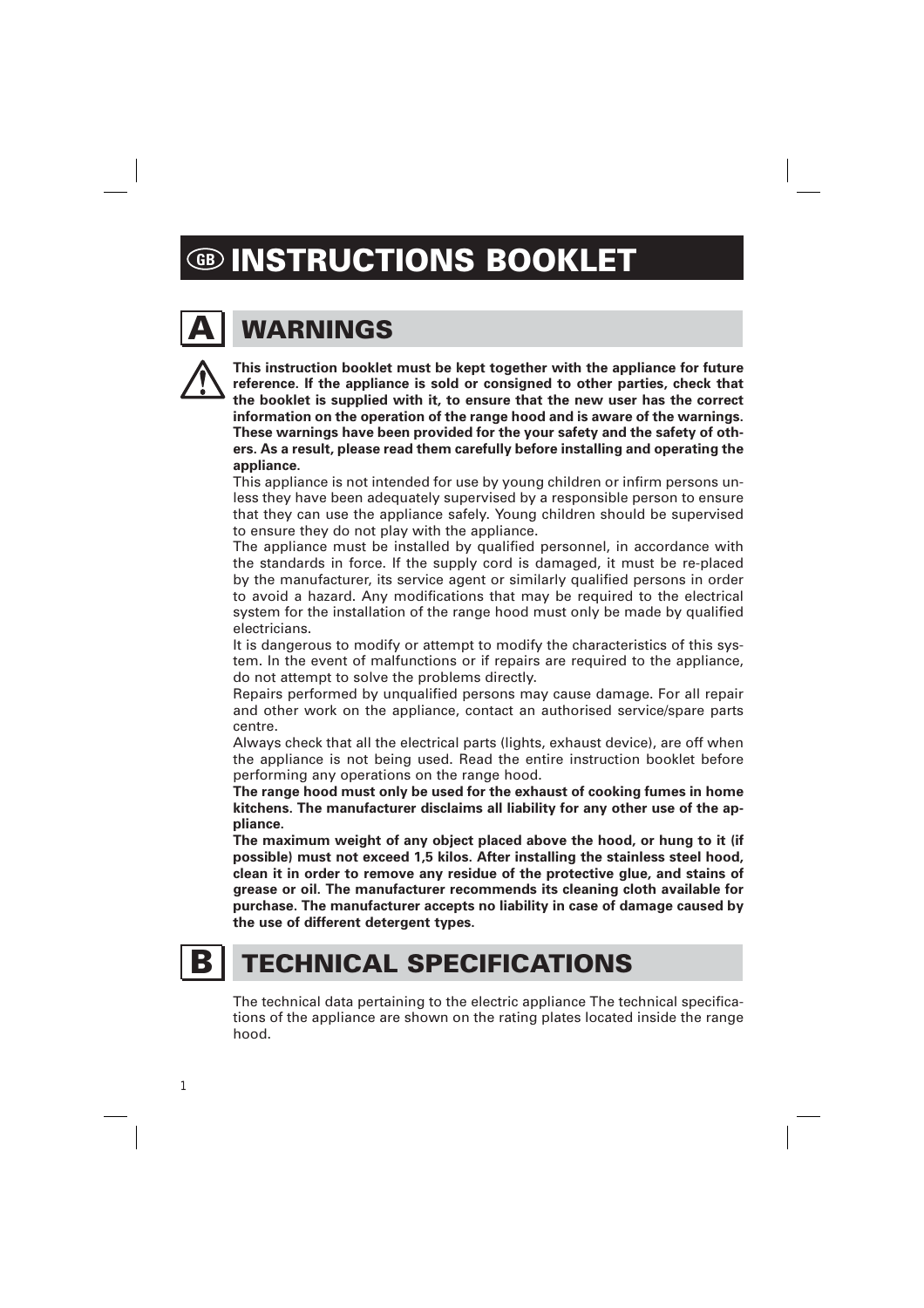

# **C INSTALLATION**

#### **(Section reserved for qualified installers of the range hood)**

Minimum distance: distance between the pan supports of the cooker and the bottom-most section of the hood. When the hood is positioned above a gas equipment this minimum distance must be at least 65 cm (see pictures) or even more, if this is specified in the instructions for use of the gas cooker.

In the outside exhaust version, the diameter of the fume discharge duct must be no smaller than the range hood connection.

In the horizontal sections, the duct must slope slightly (around 10%) upwards, so as to better convey the air outside of the room.

Avoid using angled pipes, make sure that the pipes are at least of the minimum length.

Comply with the current regulations on air discharge into the atmosphere.

If a boiler, stove, fireplace, etc. that uses gas or other fuels is being used at the same time, make sure the room where the fumes are extracted is well ventilated, in compliance with the current regulations.

Mounting instruction: see section "O" of the booklet.



## **D** ELECTRICAL CONNECTIONS

**(Section reserved for qualified installers)** 

**WARNING!** 

**Before doing any work inside the range hood, disconnect the appliance from**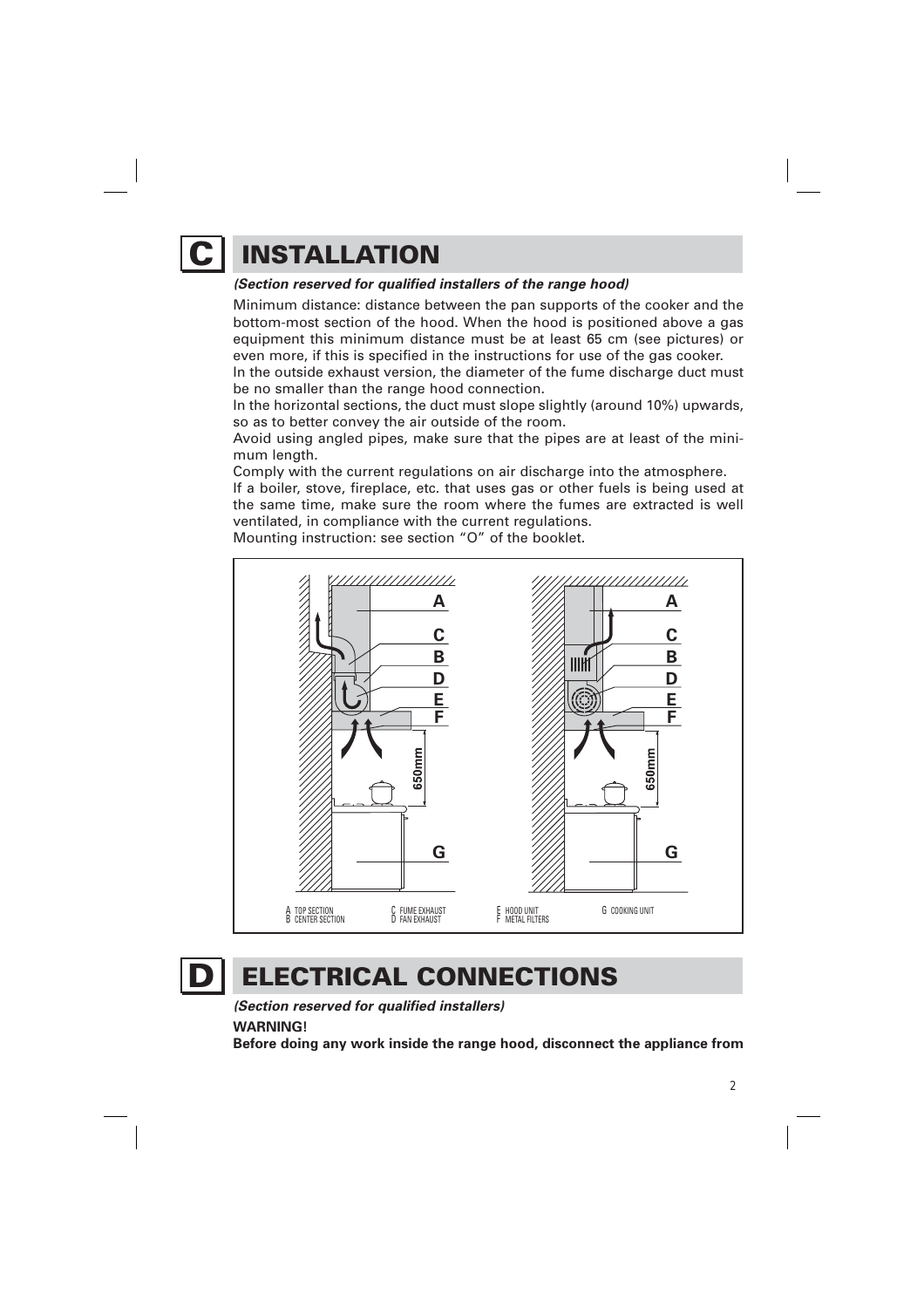**the mains power supply.** 

#### **Check that the wires inside the range hood are not disconnected or cut; if this is the case, contact your nearest service centre. The electrical connections must be performed by qualified personnel.**

The connections must be performed in compliance with the legal standards in force. Check that the relief valve and the electrical system are able to support the load of the appliance (see the technical specifications in point B).

Some types of appliance are supplied with a cable without plug; in this case, "standardised" plugs must be used, keeping in mind that:

- the yellow-green wire must be used for the earth,
- the blue wire must be used for the neutral,
- the brown wire must be used for the phase; the cable must not come into contact with hot parts (over 75°C).
- fit a plug that is suitable for the load to the power cable, and connect it to a suitable power outlet.

For appliances that come supplied with cable and plug please ensure they are plugged into a circuit suitable for this appliance.

Please refer to a qualifed person. (See technical specifications in point B).

**The manufacturer declines all liability if the safety standards are not observed.** 

#### **RANGE HOOD WITH OUTSIDE DI-SCHARGE (exhaust) E**

In this version, the fumes and steam from the kitchen are conveyed outside through an exhaust duct.

The exhaust conveyor that protrudes from the upper part of the range hood must be connected to a duct that carries the fumes and steam outside. In this version, the charcoal filters, if fitted, should be removed; to do this, see the instructions in point F. There must be adequate ventilation of the room when the range hood is used at the same time as appliances burning gas or other fuels, according to the standard.

#### Deviation for Germany:

When the range hood and appliances supplied with energy other than electricity are simultaneously in operation, the negative pressure in the room must not exceed 4 Pa (4x10 E-5 bar).

## **F | RECIRCULATING RANGE HOOD (with filter)**

In this version, the air passes through charcoal filters for purification, and is then recirculated back into the kitchen.

Check that the charcoal filters are fitted to the motor, and if not, install them as described in the instructions in point H.

If the hood is of filtering type, remove the non-return valve fitted at the motor's outlet.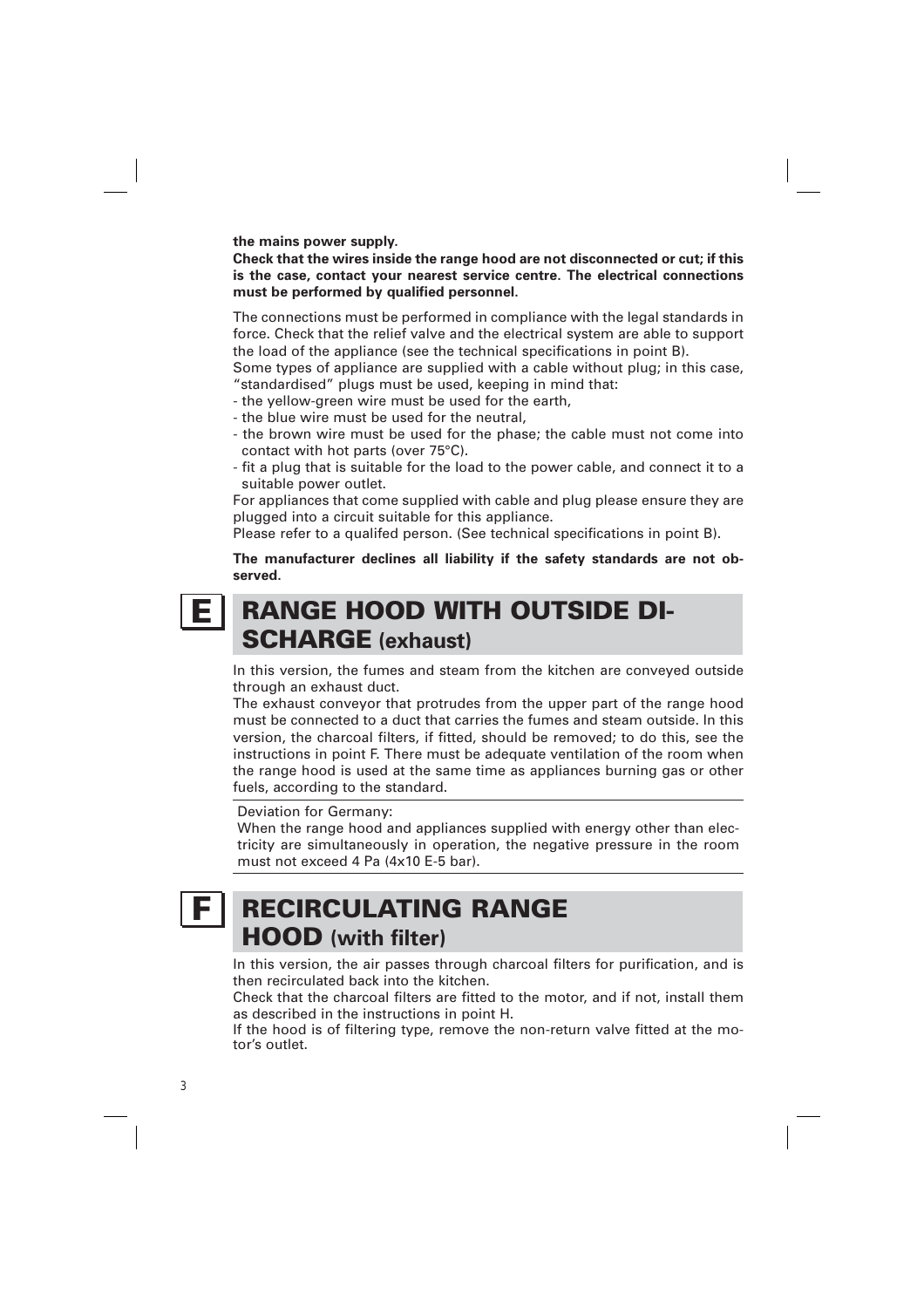

**For maximum efficiency, the third speed should be used when there are strong odours or a lot of steam, the second speed in normal conditions, and the first speed for keeping the air clean with minimum energy consumption. The range hood should be switched on when starting to cook, and left on until the odours disappear.** 

**G OPERATION** 

#### **1. TWO BUTTON CONTROL PANEL**

#### **LIGHT - Switch A**

Position 0: the light is off. Position 1: the light is on.

#### **SPEED - Switch B**

This is used to start and set the speed of the motor, from 1 to 3, or with continuous speed variator, depending on the version.  **LIGHT - C** 

Motor operation indicator light.



### **2. FIVE BUTTON CONTROL PANEL**

#### **LIGHT- button**

Pressed: the light is on Released: the light is off

#### **MOTOR button - 1, 2, 3, OFF**

1: starts the motor at minimum speed 2: starts the motor at medium speed 3: starts the motor at maximum speed OFF: stops the motor



### **3. ELECTRONIC CONTROL PANEL**

#### **Light pushbutton**  $\forall$

- ON: light on (the pushbutton is lit);
- OFF: light off;

#### **Pushbutton -**

#### Press to reduce motor speed

Speed 1, 2 and 3 are indicated by the number of LEDs that light up (excluding the light and the timer LEDs).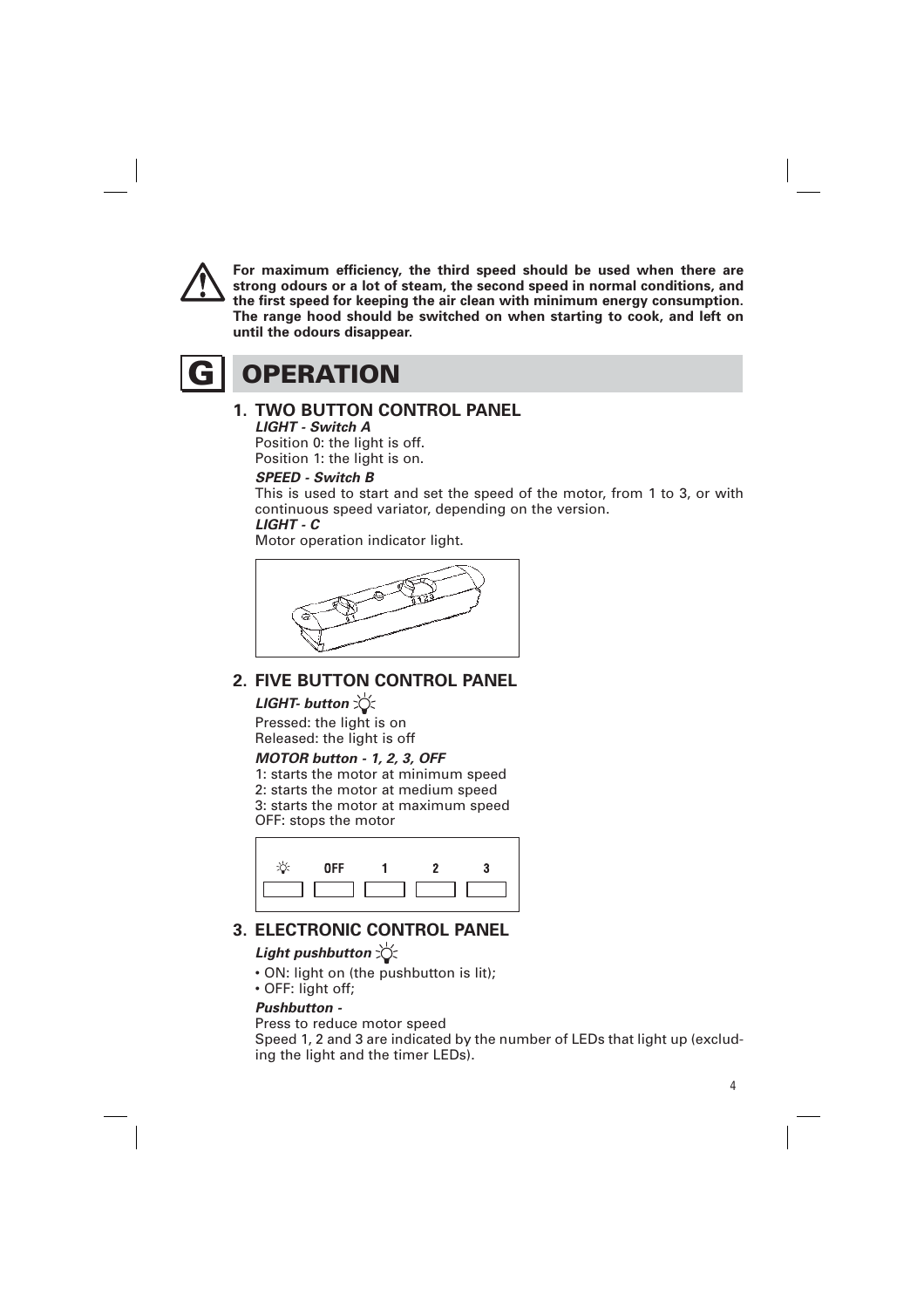#### **Pushbutton +**

Press to increase motor speed

Speed 1, 2 and 3 are indicated by the number of LEDs that light up (excluding the light and the timer LEDs).

(In the 4-speed version the pushbutton  $+$  blinks. The fourth speed remains on for a set duration of time. After 15 minutes the motor returns to the third speed).

#### **Mode pushbutton**

Function: it turns hood motor on and off.

 The function **"desired speed"** enables to start the motor at the speed that was selected before the hood was last turned off.

Optional: version with remote control (some versions only).

#### **WARNING:**

Install the hood away from sources of electromagnetic waves, as these could affect the correct operation of the electronic system.

Maximum operating distance: 5 metres. The maximum operating distance could be less than 5 metres in case of electromagnetic interference by other equipment.

Light pushbutton on remote control: light on/off.

– and + pushbutton: increase/decrease speed (to start the motor press either the  $+$  or the  $-$  pushbutton).

Timer pushbutton: see instructions below.

Instructions for changing the code (only in case of malfunctions caused by interferences):

Disconnect the hood from the power supply

Remove the cover of the remote control, change the code with the levers.

Connect the hood to the power supply and make sure the lights and the motors are off.

Press the timer pushbutton for 2 seconds. When the red LED of the control panel lights up press any of the buttons on the control panel.

#### **Timer and 'filter clogged' alarm pushbutton**

• This function allows the automatic turning off of the hood after running for 15 minutes at the speed previously set (the pushbutton shows a flickering light).

• After about 30 hours of running the pushbutton indicates the need for washing the metal filters (the pushbutton shows a solid red light). To disable the alarm press the pushbutton for a few seconds until the red light turns off. Then turn the hood off and on again to check that the alarm has disappeared.



5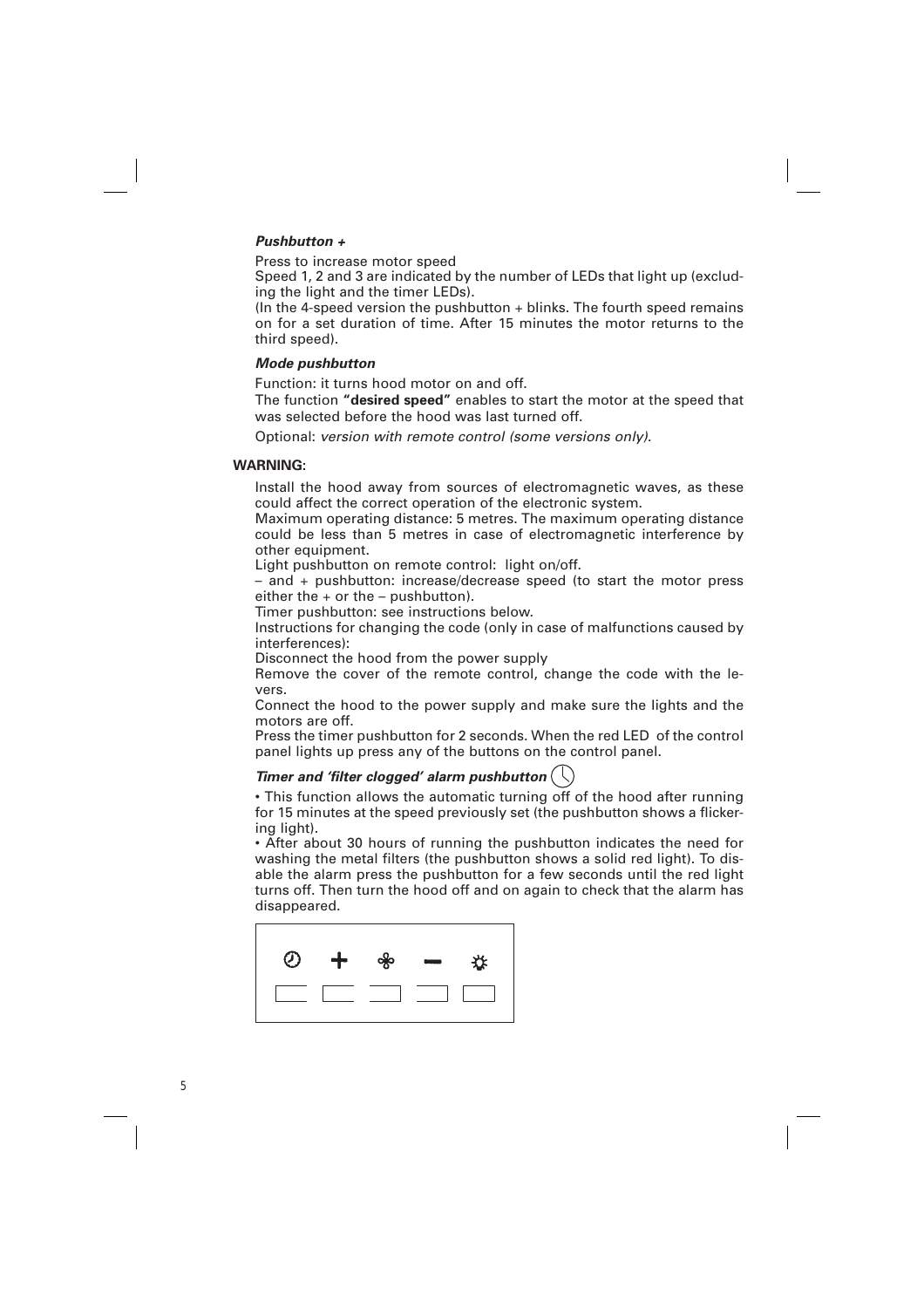## **H** FILTERS REMOVING AND REPLACING'S INSTRUCTIONS

#### **1. METAL FILTERS**

 To remove the metal grease-trapping filter, simply pull the handle A until releasing it from the front guide; then tilt it slightly downwards, and slide it out of the rear guide. To reposition the filter, repeat the operation in the reverse order.



#### **2. CHARCOAL FILTERS**

 To replace the charcoal filters, proceed as follows: remove the metal filters as described above. The two filters located at the ends of the motor can now be easily accessed.

To install the new filters see picture.

In case of hood with the motor box the filter is located on the botton part of the motor box.

To install the new filters see picture.

 To order new filters, use the coupon enclosed with this booklet or provided by the distributor.





# **I LIGHTING ASSEMBLY AND REPLACEMENT**

#### **1. LIGHT BULB**

To replace the light bulb:

- a) Make sure the appliance is disconnected from the mains power supply.
- b) Unscrew the support screw A and remove the light cover.
- c) Replace the light bulb with the same model as the original (max 25 W, see the markings near the light).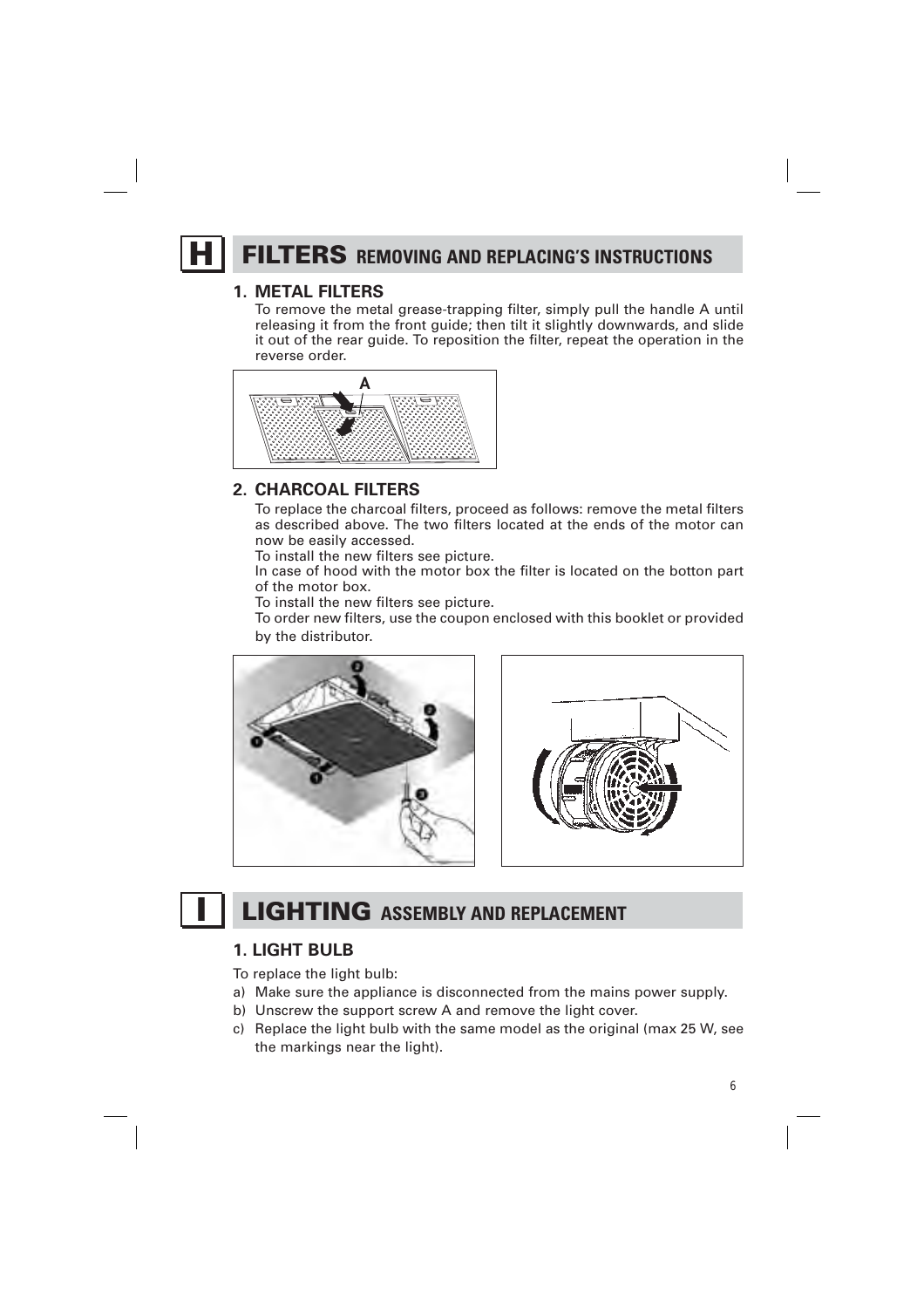



**WARNING! Light bulbs with different shapes and power ratings from the original may seriously damage the light compartment.** 

#### **2. SPOTLIGHT**

- To replace the lamp:
- a) Make sure the appliance is disconnected from the mains power supply.
- b) Remove, by levering with a screwdriver, the support ring A for the cover glass.
- c) Remove the cover glass B to access the light compartment.
- d) Replace the lamp with the same type (halogen, max 20 W, 12 Volt, G4 fitting). e) Replace the glass cover B and fasten it using the special ring A.



#### **3. FLUORESCENT TUBE**

**(Section reserved for qualified installers)** 

Replacing the fluorescent tube:

- a) Disconnect the device from the mains:
- b) Unscrew the fixing screws and remove the bottom panel;
- c) Remove the fluorescent tube, by rotating through 90°, and replace it with one of similar features (8W-13W-21W-28W according with the model);
- d) Reconnect the device to the mains.

7

# **MAINTENANCE AND CLEANING**

Constant maintenance ensures the correct operation and efficiency of the appliance over time. Special attention should be paid to the metal grease-trapping filters and the charcoal filters. Frequent cleaning of the filters and their supports will ensure that fats and grease do not accumulate on the range hood, with the consequent risk of fire.

#### **1. METAL GREASE-TRAPPING FILTERS**

These trap the fat and grease particles suspended in the air, and therefore should be washed every month in hot water and detergent, without bending them. Wait until they are completely dry before repositioning them. To remove and replace these filters, see the instructions in point H1. This operation should be performed at regular intervals. The metal filters could be cleaned in a dishwasher.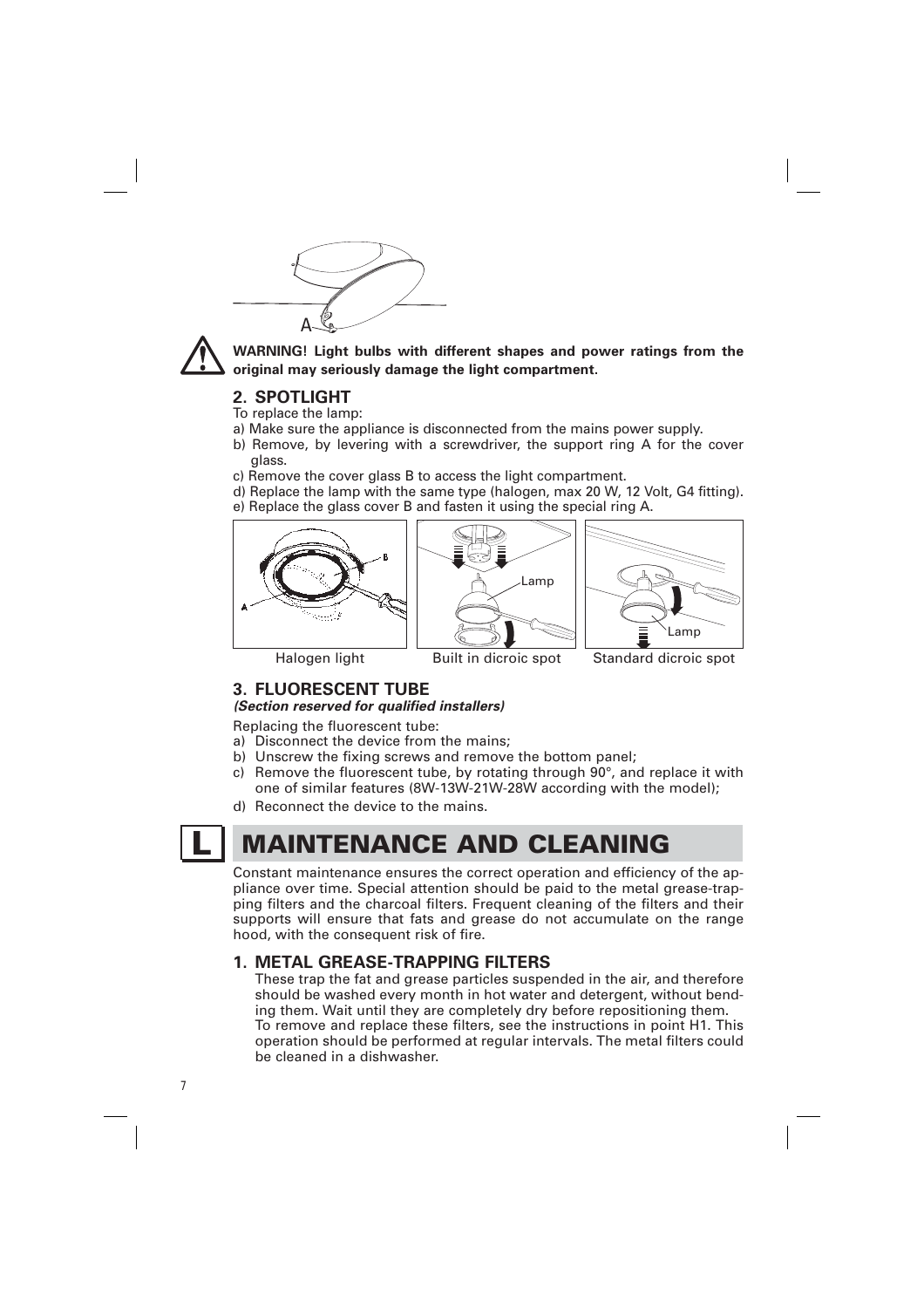#### **2. CHARCOAL FILTERS**

These trap the odours present in the stream of air that passes through them. The air is purified by passing a number of times through the filters and being recirculated into the kitchen. The charcoal filters cannot be cleaned, and should be replaced on average every 3-4 months (according to use). To replace the charcoal filters, see the instructions in point H2.

#### **3. CLEANING THE OUTSIDE OF THE APPLIANCE**

The ouside of the range hhod should be cleaned using a damp cloth and neutral liquid detergent or denatured alcohol.

In case of fingerprint-less finish (fasteel) clean only with water and neutral soap using clean with a soft cloth, rinse and wipe dry thoroughly. Do not use products that contain abrasive substances, rough cloths or cloths specifically designed for cleaning steel. Using abrasive substances or rough cloths will inevitably damage the finish of steel.

The steel surface will be irrevocably damaged if the instructions above are not complied with.

Keep these instructions together with the instructions for use of your hood. The manufacturer accepts no liability for any damage caused by non-compliance with the instructions above.

### **4. CLEANING THE INSIDE OF THE APPLIANCE**

The electrical parts or parts of the motor assembly inside the range hood must not be cleaned using liquids or solvents.

#### **Do not use abrasive products.**

**All the above operations must be performed after having disconnected the appliance from the mains power supply.** 



## **SAFETY WARNINGS**



The electrical system features an earth connection in compliance with international safety standards; furthermore, it is compliant with the European standard for electromagnetic compatibility.

Do not connect the appliance to flues (from boilers, fireplaces, etc.). Make sure the mains voltage corresponds to the values on the rating plate located inside the range hood. The minimum safety distance between the cooktop and the range hood must be at least 65 cm.

Never cook on "open" flames under the range hood.

- Check deep-fryers during use: superheated oil may be flammable.
- Ensure there is adequate ventilation of the room when the rangehood is used at the same time as appliances burning gas or other fuels.
- Do not flambe under the rangehood
- The exhaust air must not be discharged into a flue which is used for exhausting fumes from appliances burning gas or other fuels.
- Ensure that all regulations concerning the discharge of exhaust air have been fulfilled before you use the appliance.



**Before performing any cleaning or maintenance operations, disconnect the appliance by unplugging it or using the main switch. The manufacturer disclaims all liability for any damage that may be directly or indirectly caused to people, things and animals due to the failure to follow all the instructions provided in this booklet and above all the warnings relating to the installation, operation and maintenance of the appliance.**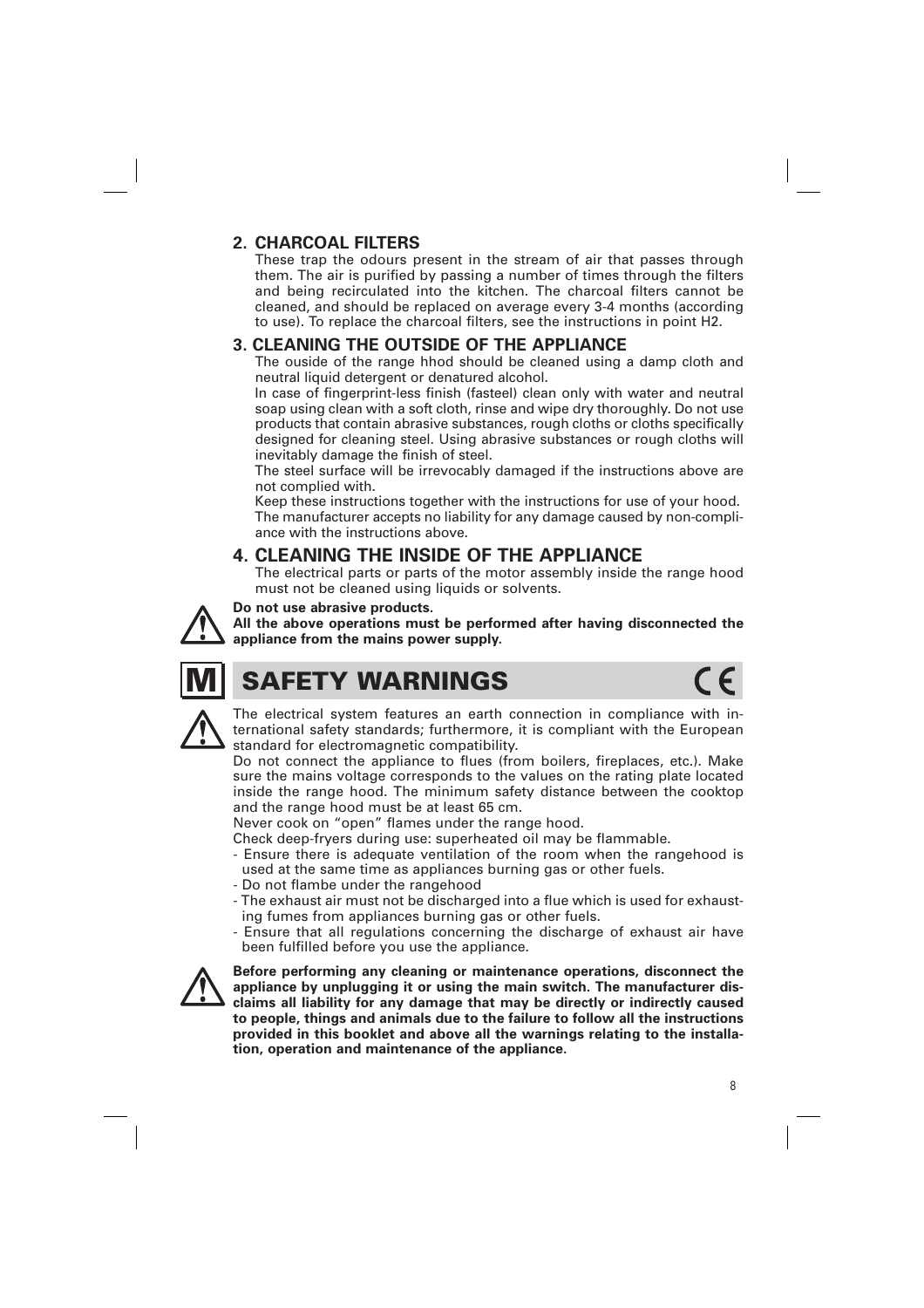# **N WARRANTY**

The new equipment is covered by warranty. The warranty conditions are provided by the distributor.



**The manufacturer is not liable for any inaccuracies in this booklet resulting from printing or transcription errors. The manufacturer reserves the right to modify its products as it considers necessary or in the interests of the user, without compromising their essential safety and operating characteristics.** 

# **INSTALLATION OF ISLAND HOOD WITH LATTICE-WORK**

#### **Step 1**

- Identify the desired height (H1=65) for the positioning of the hood.

- Slide the lattice-works (C) and (C1) to the desired height (H2), then block them with the 8 self-threading screws (V2) (Fig.1a).
- Fasten the lattice-work (C) to the ceiling using the four  $\emptyset$  8 expansion plugs and relative screws(V1) (Fig.1b).
- Fasten the upper panel (C2) with 2 self-threading screws (V2).

The two upper screws have already been pre-tightened.

#### **Step 2**

- Insert the extension on the flue and fasten them to each other with masking tape (Fig. 2).



- Fasten the flue-extension assembly (D+E) to the lattice-work (C) with the 4 M4 metric screws (V3) inserted in the existing holes without tightening them com-

9